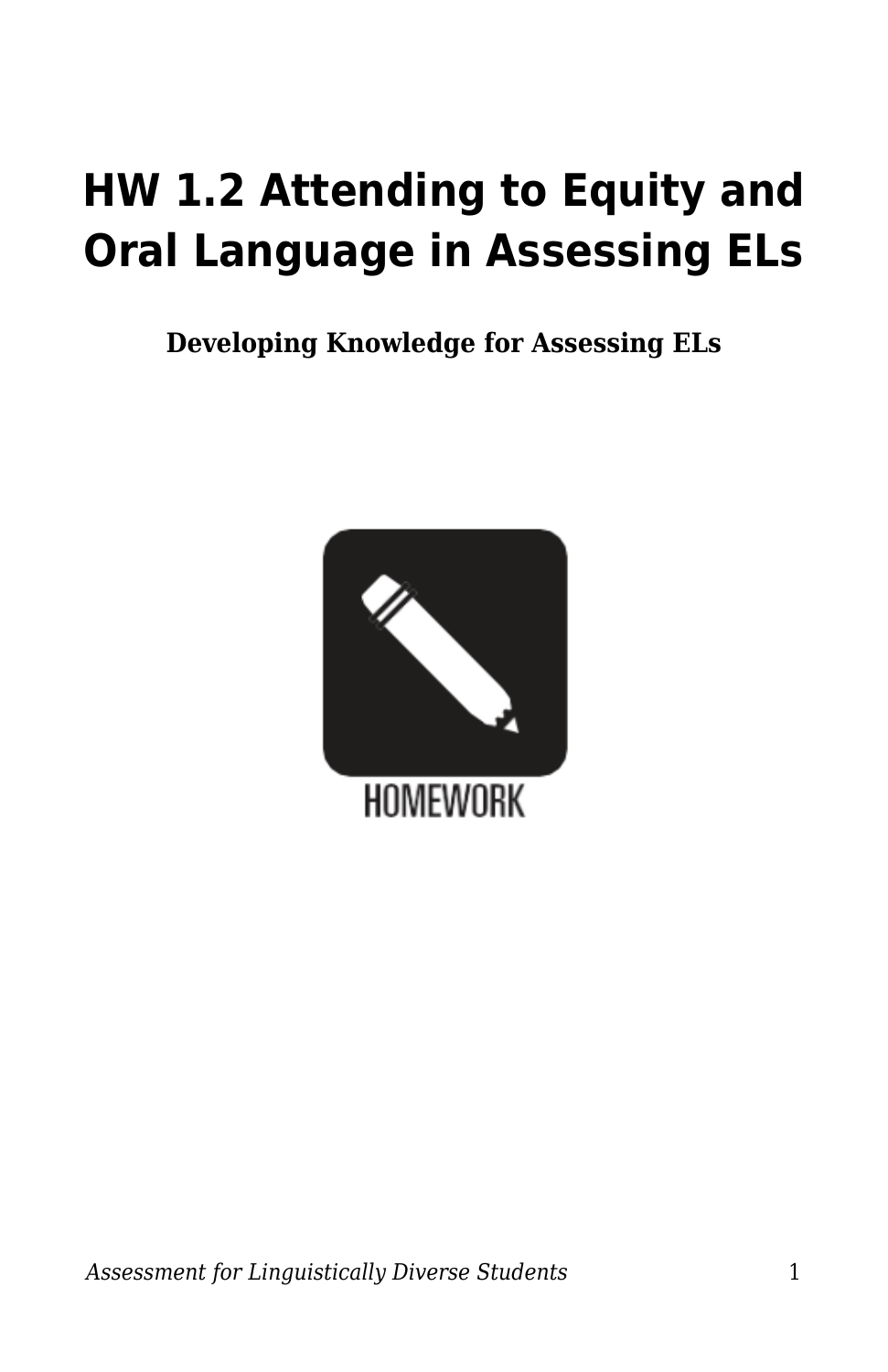| <b>Learning Outcome</b>                                                                                                                                                                  | <b>Pedagogical Intent</b>                                                                                                                                                                                                                              | <b>Student Position</b>                                                                                                                                                                                                                                                                                 |
|------------------------------------------------------------------------------------------------------------------------------------------------------------------------------------------|--------------------------------------------------------------------------------------------------------------------------------------------------------------------------------------------------------------------------------------------------------|---------------------------------------------------------------------------------------------------------------------------------------------------------------------------------------------------------------------------------------------------------------------------------------------------------|
| <b>Demonstrate</b><br>knowledge and use<br>of a variety of on-<br>going, classroom-<br>based assessments<br>adapted to student<br>needs.<br>Assessment: 50 pts.<br><b>Due: Session 2</b> | <b>Teachers, when</b><br>they understand<br>how assessment of<br>EL students is<br>expected and<br>completed in their<br>district and<br>schools, can learn<br>the placement of<br>their EL students<br>as the basis for<br>learning and<br>assessing. | <b>Students have</b><br>learned about<br>assessment issues<br>on the federal,<br>state, and local<br>school levels for<br><b>English language</b><br>learners. They will<br>read a chapter from<br>the Assessment of<br><b>English Language</b><br><b>Learners entitled</b><br>The Bridge to<br>Equity. |

## **Instructions**

- 1. For this homework assignment you will read Chapter 1 and skim Chapter 4 from Gottlieb, M.(2016). *Assessing English Language Learners: Bridges to educational equity: Connecting academic language proficiency to student achievement 2nd edition:*Corwin Press.) \*Here is a link to a 2 min. [video of](https://www.youtube.com/watch?v=OmupTl29Rhc) [Margot Gottlieb.](https://www.youtube.com/watch?v=OmupTl29Rhc)
- 2. To guide your reading, use the reading guides and provide written answers to the questions. We revisit Chapter 4 in a later homework so your notes will be helpful for that assignment.
- 3. Click and download the [Reading Guide for Chapter 1 Gottlieb.](https://byu.box.com/s/sjc73z2z9z3mf20ci0pjzi1yxjguamxi)
- 4. Click and download the [Reading Guide for Chapter 4 Gottlieb.](https://byu.box.com/s/aagm2gnoyprva6v21zy34iawntlf74eh) You will read this Chapter a second time. The focus here is on